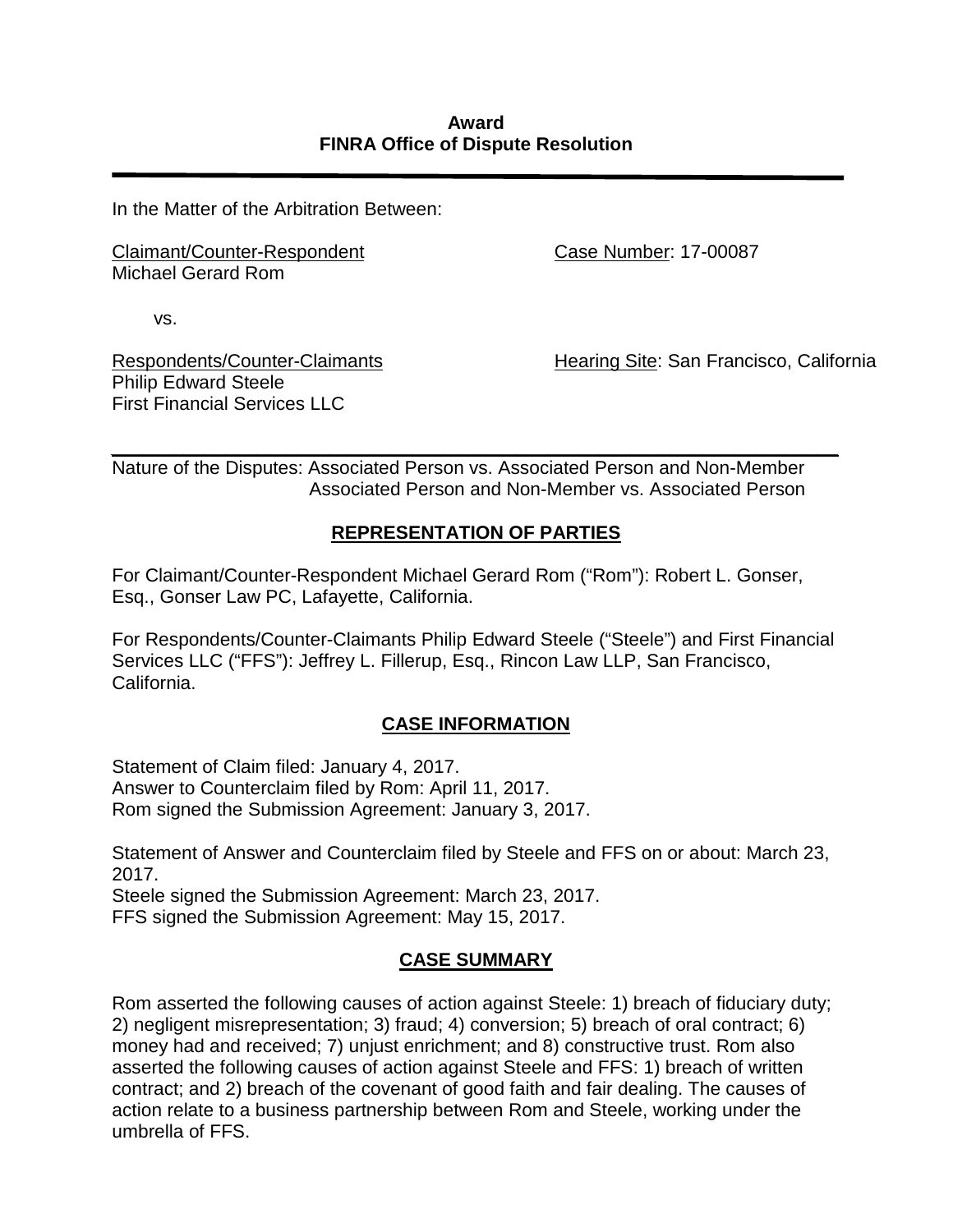FINRA Office of Dispute Resolution Arbitration No. 17-00087 Award Page 2 of 5

Unless specifically admitted in the Statement of Answer, Steele and FFS denied the allegations made in the Statement of Claim and asserted various affirmative defenses.

In the Counterclaim, Steele and FFS asserted the following causes of action: 1) declaratory relief as to Rom's claimed interest in FFS; 2) declaratory relief as to Rom's claims for payments by FFS; 3) declaratory relief as to termination of the memorandum agreement; 4) breach of the memorandum agreement; 5) declaratory relief as to termination of Pension Architects Distributors, Inc.; 6) breach of fiduciary duty, fraud, negligence, and breach of the implied covenant of good faith and fair dealing; and 7) fraud and negligence.

Unless specifically admitted in the Statement of Answer to the Counterclaim, Rom denied the allegations made in the Counterclaim and asserted various affirmative defenses.

## **RELIEF REQUESTED**

In the Statement of Claim, and Answer to the Counterclaim*,* Rom requested:

- 1. General damages;
- 2. Compensatory damages in an amount estimated to exceed \$1.4 million to be proven at hearing;
- 3. Disgorgement of ill-gotten gains;
- 4. An accounting;
- 5. Punitive and exemplary damages as to fraud and conversion;
- 6. Declaratory and injunctive relief;
- 7. Costs of arbitration incurred; and
- 8. Any and all such other relief as the Panel may deem just and proper.

In the Statement of Answer and Counterclaim, Steele and FFS requested:

- 1. Denial of all of the claims alleged in Rom's Statement of Claim;
- 2. No relief to Rom in connection with any of the claims alleged in his Statement of Claim;
- 3. As to the Fourth, Sixth, and Seventh causes of action in the Counterclaim, damages in an amount to be determined at the arbitration hearing;
- 4. As to the First, Second, Third, and Fifth causes of action in the Counterclaim, for declaratory relief as alleged in those causes of action;
- 5. Costs incurred; and
- 6. Such other and further relief as the Panel deems just and reasonable.

At the close of the hearing, Rom requested \$3,421,191.00 in damages.

At the close of the hearing, Steele and FFS requested \$1,924,197.00 in damages.

## **OTHER ISSUES CONSIDERED AND DECIDED**

The Arbitrators acknowledge that they have each read the pleadings and other materials filed by the parties.

FFS is not a member of FINRA. On January 18, 2017, Claimant filed copies of a court order dated October 19, 2016 issued by Judge Jill C. Fammin of the Superior Court of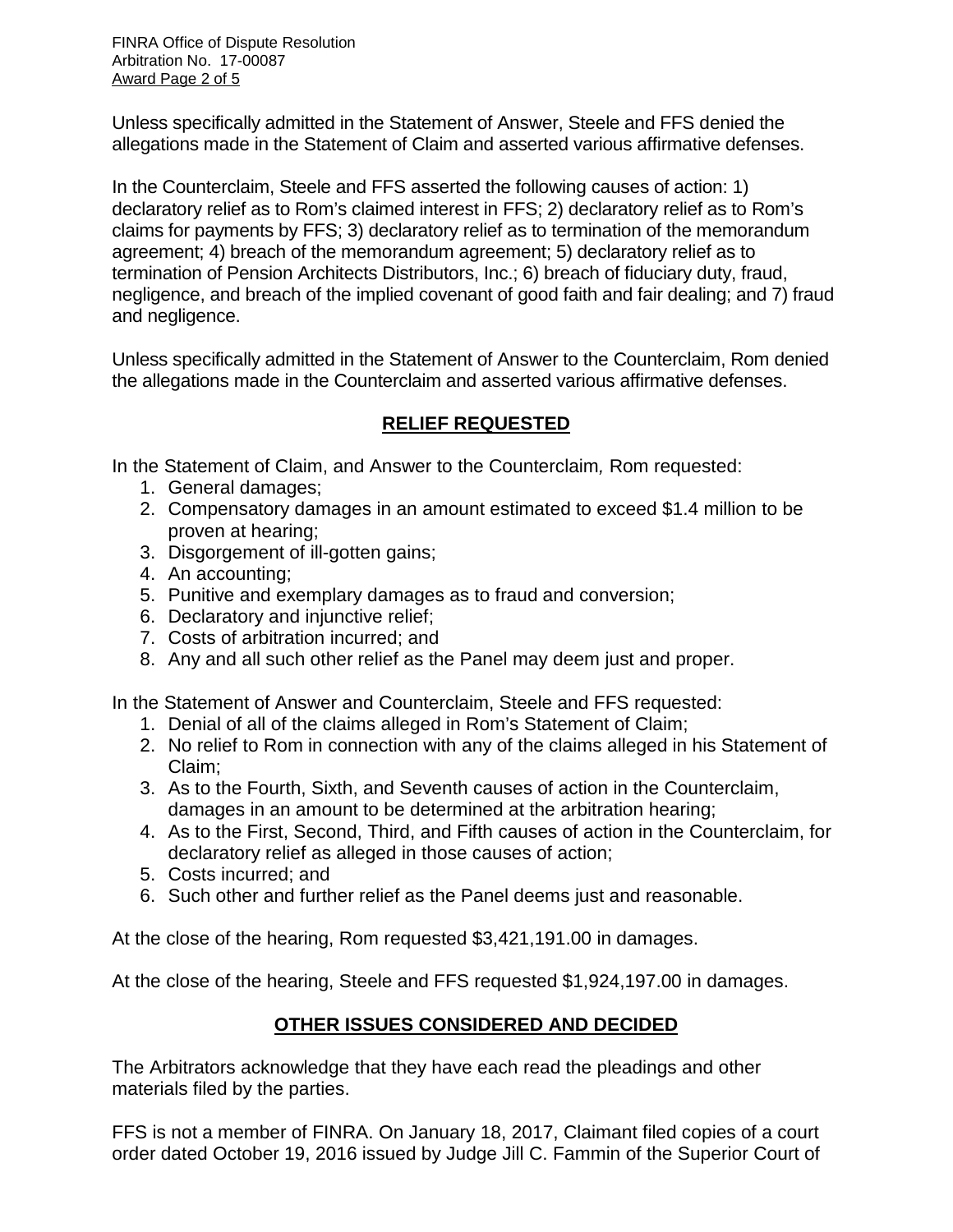FINRA Office of Dispute Resolution Arbitration No. 17-00087 Award Page 3 of 5

the State of California County of Contra Costa, Martinez, granting FFS and Steele's motion to compel arbitration. In addition, by executing a FINRA Arbitration Submission Agreement, answering the claim and filing a counterclaim, FFS voluntarily submitted the present matter in controversy to arbitration in accordance with the FINRA By-Laws, Rules, and the Code of Arbitration Procedure ("Code"). Therefore, the Panel determined that FFS is bound by the determination of the Panel on all issues submitted.

At the time Arbitrator Douglas W. Oldfield was appointed to the case, he was classified as a public arbitrator. By letter dated September 19, 2017, FINRA Office of Dispute Resolution informed the parties that due to a recent disclosure, Mr. Oldfield is no longer classified as a public arbitrator. Mr. Oldfield restated the disclosure at the evidentiary hearing and all parties accepted the composition of the Panel.

The parties have agreed that the Award in this matter may be executed in counterpart copies or that a handwritten, signed Award may be entered.

### **AWARD**

After considering the pleadings, the testimony and evidence presented at the hearing, the Panel has decided in full and final resolution of the issues submitted for determination as follows:

- 1. Steele and FFS are jointly and severally liable for and shall pay to Rom the amount of \$1,176,000.00 in compensatory damages.
- 2. Steele and FFS are jointly and severally liable for and shall pay to Rom the amount of \$600.00 as reimbursement for the non-refundable portion of the initial claim filing fee previously paid by Rom to FINRA Office of Dispute Resolution.
- 3. Steele and FFS's Counterclaim is denied in its entirety.
- 4. Any and all claims for relief not specifically addressed herein, including punitive and exemplary damages, are denied.

## **FEES**

Pursuant to the Code, the following fees are assessed:

#### **Filing Fees**

FINRA Office of Dispute Resolution assessed a filing fee\* for each claim:

| Initial Claim Filing Fee | $= $2,000.00$ |
|--------------------------|---------------|
| Counterclaim Filing Fee  | $= $1,575.00$ |

*\*The filing fee is made up of a non-refundable and a refundable portion.*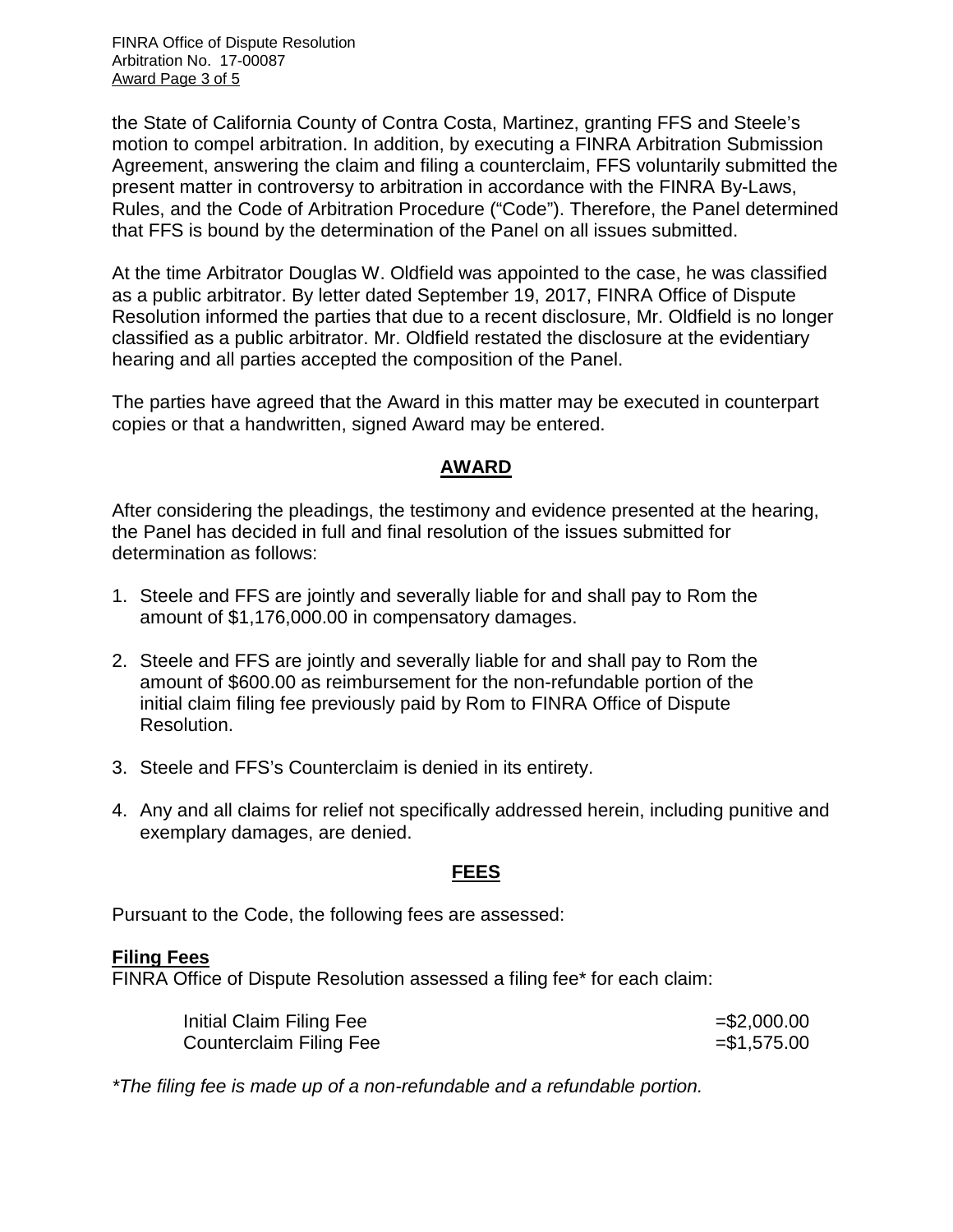FINRA Office of Dispute Resolution Arbitration No. 17-00087 Award Page 4 of 5

#### **Member Fees**

Member fees are assessed to each member firm that is a party in these proceedings or to the member firm(s) that employed the associated person(s) at the time of the event(s) giving rise to the dispute. Accordingly, as Rom's former firm, United Planners' Financial Services is assessed the following:

| Member Surcharge   | $= $3,025.00$ |
|--------------------|---------------|
| Member Process Fee | $= $6,175.00$ |

### **Hearing Session Fees and Assessments**

The Panel has assessed hearing session fees for each session conducted. A session is any meeting between the parties and the arbitrator(s), including a pre-hearing conference with the arbitrator(s), that lasts four (4) hours or less. Fees associated with these proceedings are:

| Pre-hearing conference: September 25, 2017                                  | One (1) pre-hearing session with a single arbitrator $\textcircled{2}$ \$450.00/session           | 1 session                                                          | $= $450.00$    |
|-----------------------------------------------------------------------------|---------------------------------------------------------------------------------------------------|--------------------------------------------------------------------|----------------|
| Pre-hearing conference: May 11, 2017                                        | One (1) pre-hearing session with the Panel $@$ \$1,400.00/session                                 | 1 session                                                          | $= $1,400.00$  |
| Ten $(10)$ hearing sessions $@$ \$1,400.00/session<br><b>Hearing Dates:</b> | November 6, 2017<br>November 7, 2017<br>November 8, 2017<br>November 9, 2017<br>November 10, 2017 | 2 sessions<br>2 sessions<br>2 sessions<br>2 sessions<br>2 sessions | $= $14,000.00$ |

Total Hearing Session Fees =  $\frac{15,850.00}{500}$ 

The Panel has assessed \$15,850.00 of the hearing session fees jointly and severally to Steele and FFS.

All balances are payable to FINRA Office of Dispute Resolution and are due upon receipt.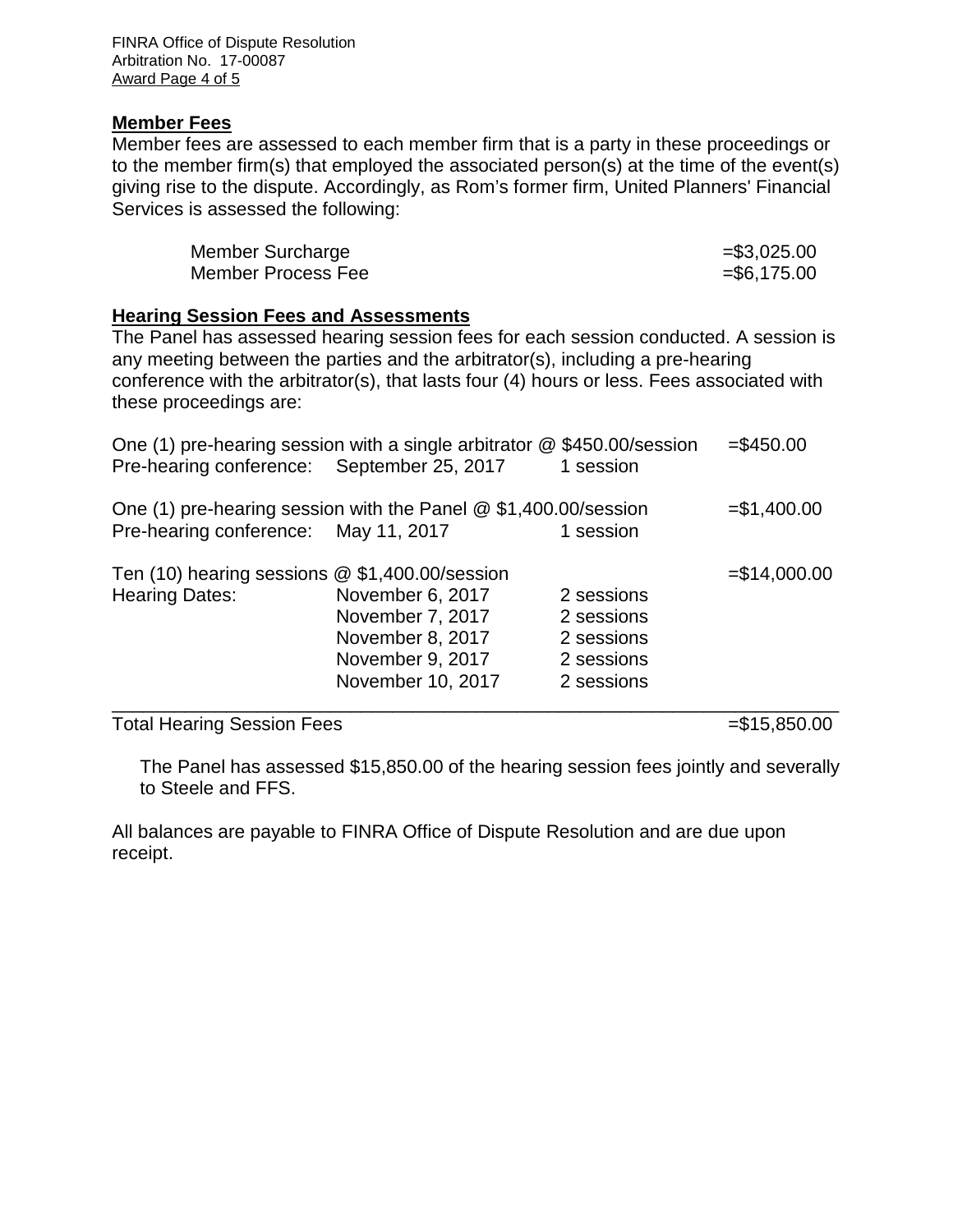FINRA Office of Dispute Resolution Arbitration No. 17-00087 Award Page 5 of 5

#### **ARBITRATION PANEL**

| Barbara M. Anscher    | $\overline{\phantom{0}}$ | Public Arbitrator, Presiding Chairperson |
|-----------------------|--------------------------|------------------------------------------|
| Douglas W. Oldfield   | $\overline{\phantom{0}}$ | <b>Public Arbitrator</b>                 |
| Jeffrey Scott Winaker | $\overline{\phantom{0}}$ | Non-Public Arbitrator                    |

I, the undersigned Arbitrator, do hereby affirm that I am the individual described herein and who executed this instrument which is my award.

## **Concurring Arbitrators' Signatures**

rch,

 $\frac{11 - 22 - 17}{\text{Sigma}}$ 

Barbara M. Anscher Public Arbitrator, Presiding Chairperson

Douglas W. Oldfield **Public Arbitrator** 

Signature Date

Jeffrey Scott Winaker Non-Public Arbitrator

Signature Date

November 24, 2017<br>Date of Service (For FINRA Office of Dispute Resolution office use only)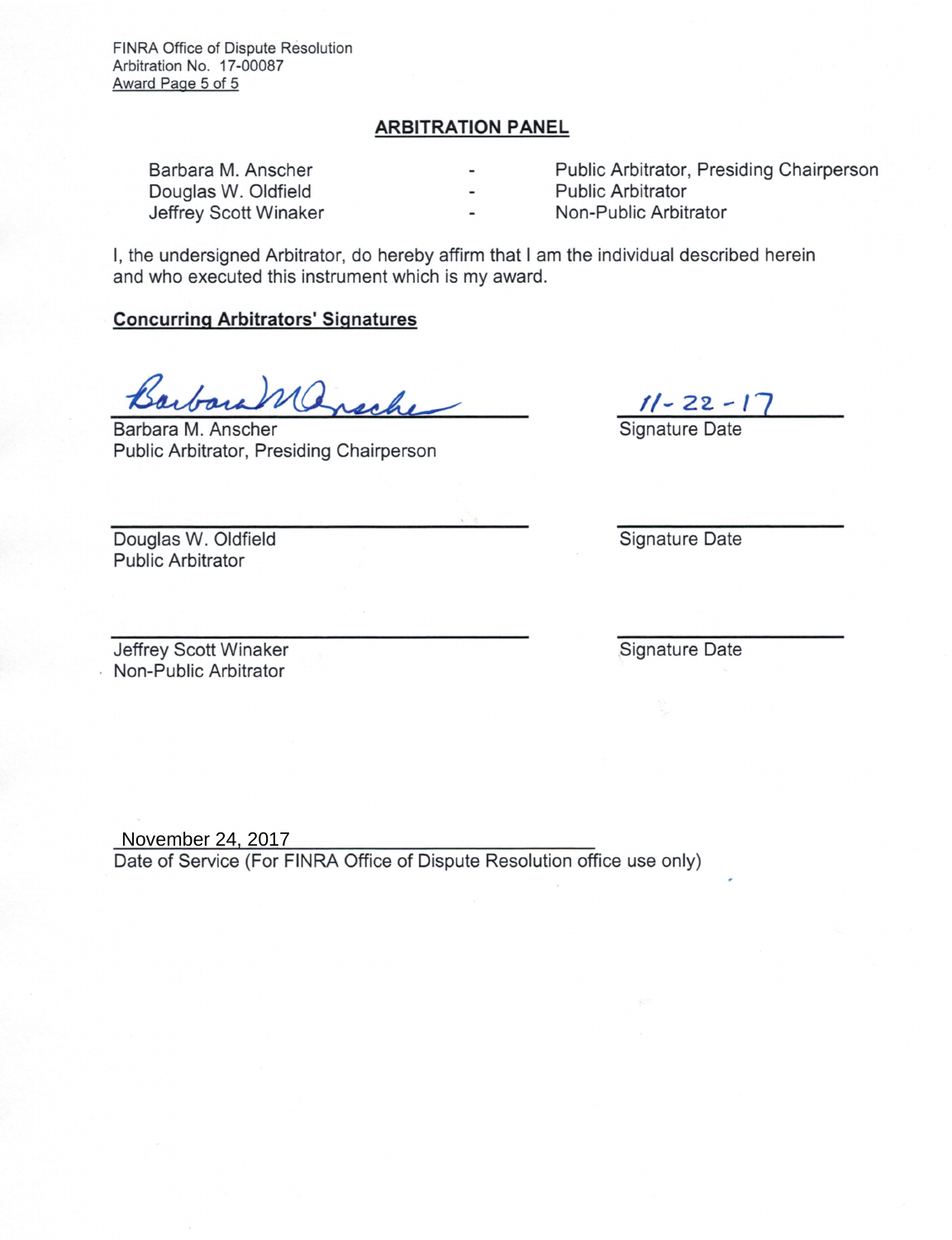FINRA Office of Dispute Resolution Arbitration No. 17-00087 Award Page 5 of 5

### **ARBITRATION PANEL**

| Barbara M. Anscher    | $\overline{\phantom{a}}$ | <b>Public Arbitrator, Presiding Chairperson</b> |
|-----------------------|--------------------------|-------------------------------------------------|
| Douglas W. Oldfield   | $\overline{\phantom{0}}$ | <b>Public Arbitrator</b>                        |
| Jeffrey Scott Winaker | ۰                        | Non-Public Arbitrator                           |

I, the undersigned Arbitrator, do hereby affirm that I am the individual described herein and who executed this instrument which is my award.

#### **Concurring Arbitrators' Signatures**

Barbara M. Anscher Public Arbitrator, Presiding Chairperson

 $O(111)$ 

Douglas W. Oldfield Public Arbitrator

Jeffrey Scott Winaker Non-Public Arbitrator

Signature Date

11/22/17

Signature Date

Signature Date

\_\_\_\_\_\_\_\_\_\_\_\_\_\_\_\_\_\_\_\_\_\_\_\_\_\_\_\_\_\_\_\_\_\_\_\_\_\_\_\_\_\_\_\_\_\_\_ November 24, 2017 Date of Service (For FINRA Office of Dispute Resolution office use only)